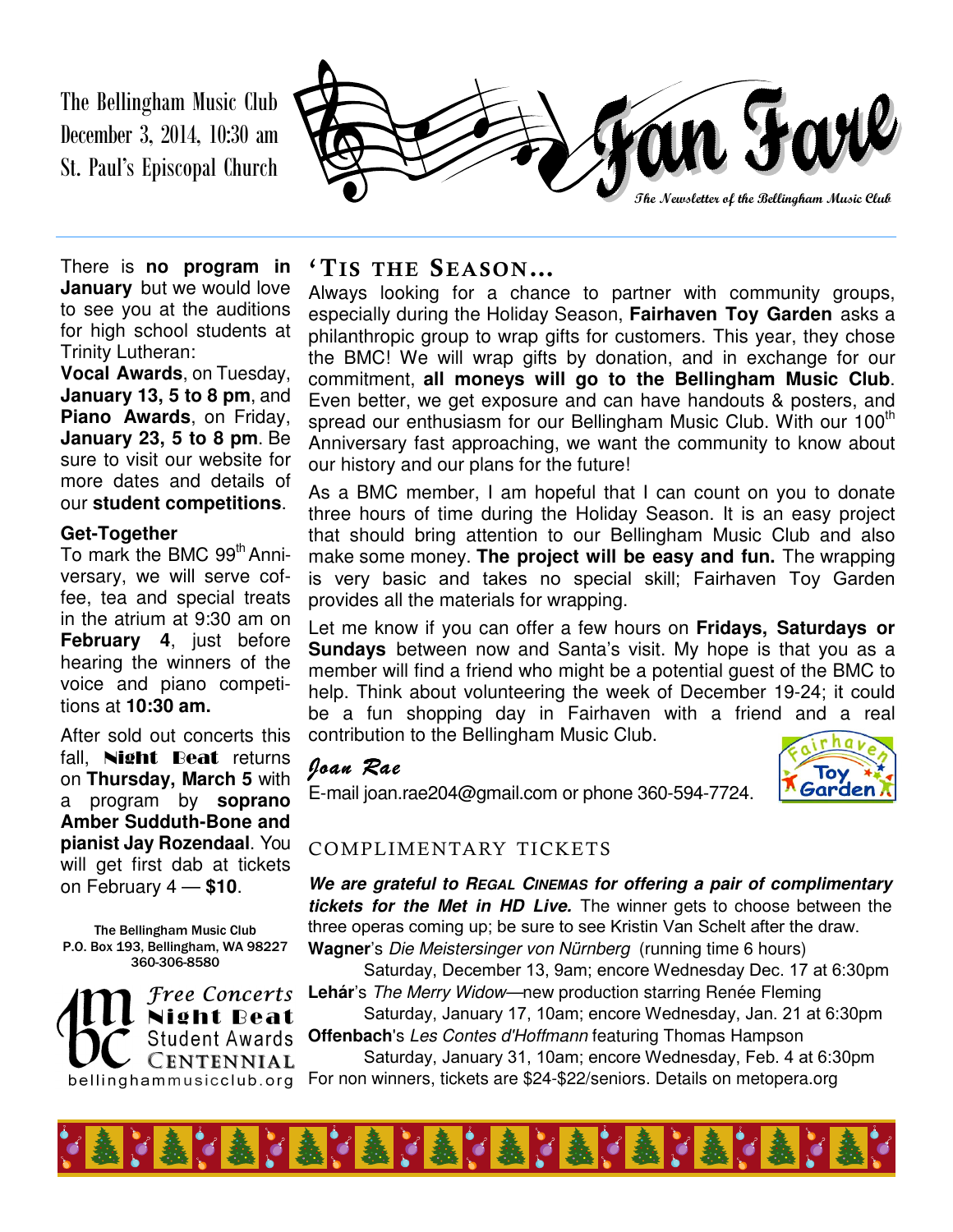## **UPCOMING EVENTS**

#### **The BMC supports music in the community since 1916**

**The Bellingham Chamber Chorale**'s 2014-2015 season – themed "Heading East"– opens with a Ceremony of Carols concert. Start in the US, with the inspired work of Conrad Susa, and travel to the UK and the timeless Benjamin Britten in a holiday concert to cherish and remember. **Saturday, December 6, at 3 and 7:30 pm**, at First Congregational Church. Tickets (\$5-\$20) on sale at Village Books, the two Food Co-Op locations, Piper Music, and Time Keepers in Lynden, and online on www.bccsings.org.

Warm up the season with a program of holiday favorites! **The WSO annual Holiday Concert**  features the Mount Baker Toppers and the Bellingham Children's Choir, **Sunday, December 7, 3:00 pm** at the Mount Baker Theatre. Tickets are going fast! For more details, call 756-6752 or visit whatcomsymphony.com.



The next "**Broadway Cabaret**" stop is at the Jansen Art Center in Lynden, Saturday, December 13, 7:30 pm. Tickets are \$15 at Jansen Gallery Shop, Village Books in Fairhaven, and online at www.jansenartcenter.org.

Gifts from on High: A child is born! Handel's genius celebrates the divine gift in this classic yet effervescent offering of profound joy. **The Whatcom Chorale performs Handel's Messiah on Sunday, December 14, at 3:00 pm at WWU PAC Concert Hall.** Tickets on sale at Village Books, the downtown Food Co-Op Store and the WWU Box Office. \$20; \$15 seniors and students; under 18 yrs: \$5.

**The Bellingham Festival of Music** is hosting its "5<sup>th</sup> Annual Welcome Home Concert" on Saturday, **January 3, 7pm** at Christ The Servant Lutheran Church, 2600 Lakeway. Saxophonist **Jeff Siegfried**. will perform works by Bach and Franck as well as some contemporary works including some jazz or tango. Jeff attended Sehome High School, Interlochen Arts Academy, received a Bachelor's Degree from Arizona State and holds a masters in performance from Northwestern University where he is currently working on a Masters in Musicology. Free for all students. Adults \$15 suggested donation to BMF Outreach.

**One night only: Skagit Opera brings Magic Flute to Bellingham!** The concert version of Mozart's beloved opera takes place at Lairmont Manor **on Sunday, January 18 at 3 pm.** Tickets are \$50 and include champagne and dessert. To purchase tickets, please send a check to Skagit Opera, PO Box 1756, Mount Vernon, WA 98273. Lairmont Manor only seats 100 people so order your tickets now!



## **B OARD NOTES**

**Thank you** to Karen Berry and Hélène Minari for their most generous donations. The BMC is a registered 501(c)(3). Keep the BMC in mind when time comes to top off your tax-related deductions!

**Warm welcome to the BMC** to Virginia Gilliard and Irwin Lecocq. It's always a good time to join the BMC; a mere \$25 per year supports music in the community and encourages talented youth in their music making.

We will publish a **membership update** later this year; please tell us of any corrections or changes needed.

**WWU students in a technical writing class will collaborate with the BMC** again this winter. There is a lot more to this course than writing; don't be surprised if you see cameras in action! Guided by Professor Simon McGuire and intern Margaret Sparry (many will remember her interviewing BMC members last year), the team will focus on our student award winners—the younger component of the BMC!

**The Program Committee** welcomes your suggestions and comments for our special 2015-2016 Centennial Season. A planning meeting will take place on February 25. Share your ideas or interest to help out with President Kristin Van Schelt or Program Chair Isabelle Cormier.

**Talking about the Centennial:** thanks to Joanne Donnellan and Jack Frymire in particular, the artist roster and program for the June 21, 2015 Gala Concert is all but ready. Look for major announcements in the New Year!

"To foster and encourage the development of music appreciation in the community"  $\blacksquare$  Like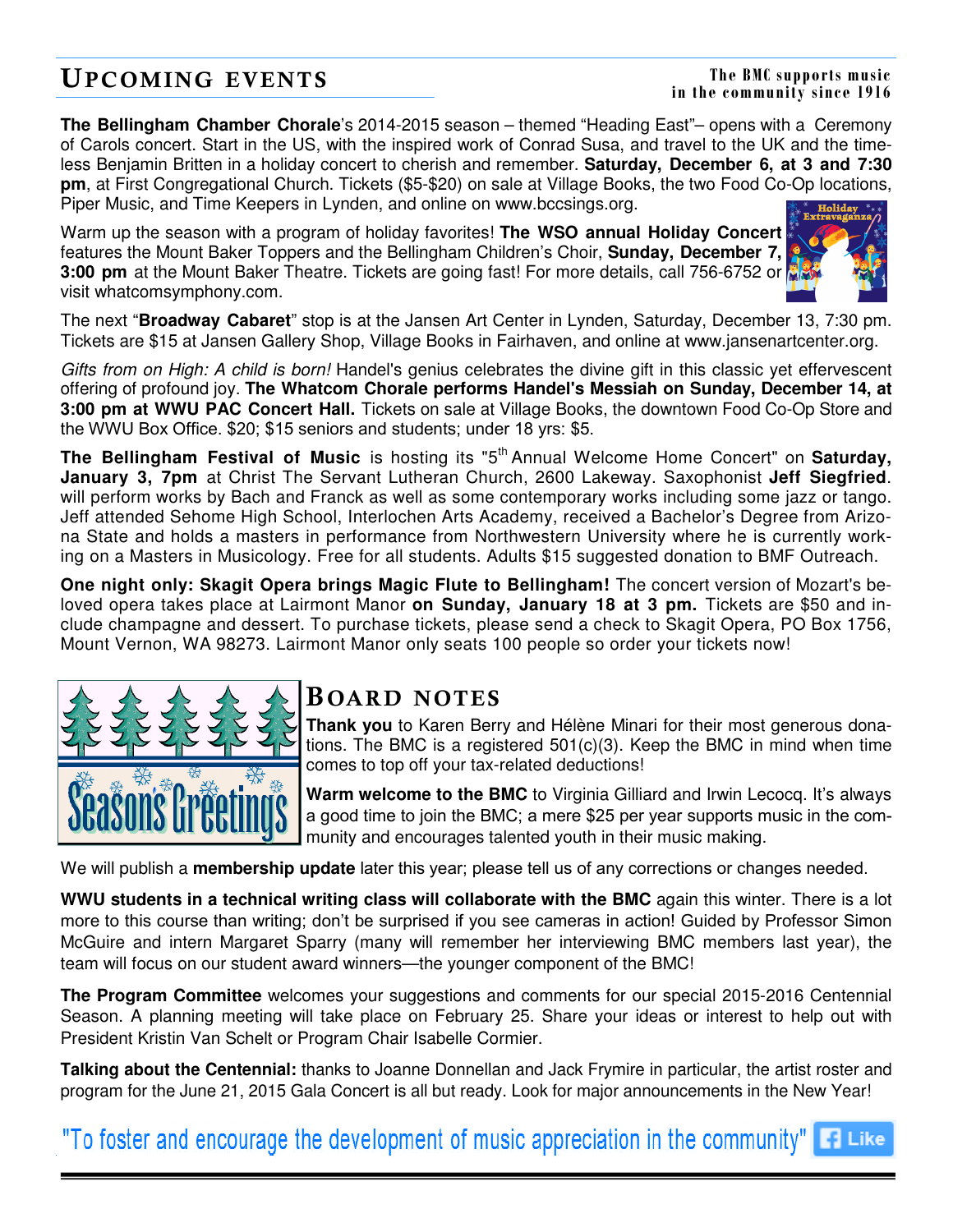## Bellingham Music Club December 3, 2014



## **Dr. Clyde Hiss presents**  Organist Wade Dingman